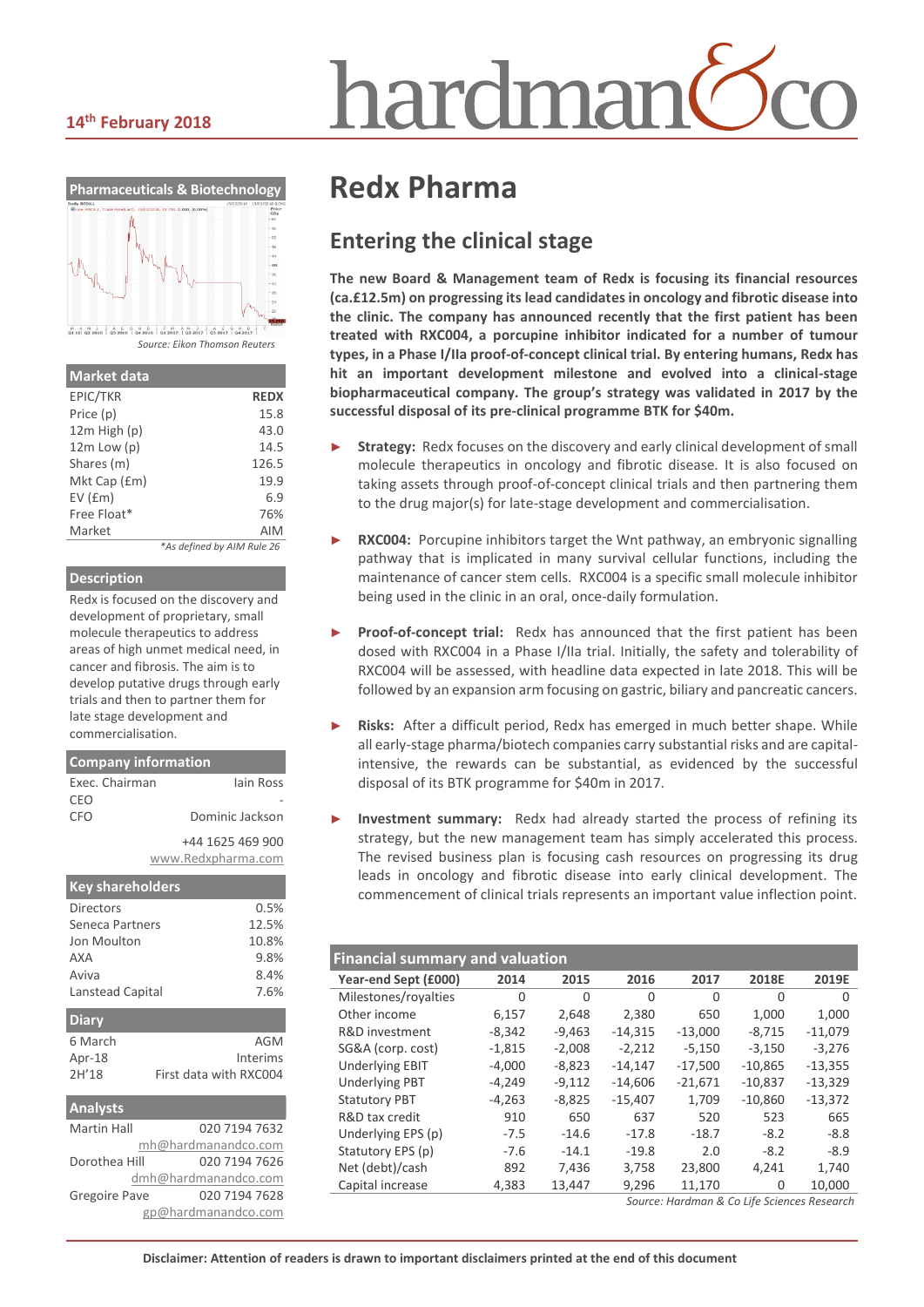## **RXC004: first patient dosed**

### **Proof-of-concept study**

Redx is now a clinical-stage pharmaceutical company, with the first patient having been dosed with the porcupine inhibitor, RXC004, at the Christie NHS Foundation Trust in Manchester. This first-in-man study represents a major milestone for the company, being the first programme that Redx has advanced into the clinic since its incorporation in 2010. The porcupine programme has now progressed all the way from discovery, through lead-optimisation and pre-clinical development stages, and into humans. This is another example of Redx's ability to deliver on its research programmes and a further validation of its strategy.

In readiness for the trial, the company recently appointed Dr Andrew Saunders as its Chief Medical Officer (CMO). Andrew has 25 years' of experience in the field of cancer and was previously the CMO of Lytix Biopharma, a Norwegian immunooncology company. His prime responsibility will be to oversee this trial.

#### *Phase I/IIa clinical trial*

RXC004 is an orally bioavailable selective porcupine inhibitor. The Phase I/IIa clinical trial is focusing on hard-to-treat cancers that have a poor prognosis and will be run in three UK sites, with the Christie Hospital being the lead site. The study will comprise two parts:

- **Phase I:** a dose-escalating study designed to establish the optimal dose for Phase IIa, as well as assessing the safety and tolerability of RXC004 in advanced cancer patients with solid tumours, as a single agent. Data available are anticipated in 2H 2018.
- Phase IIa: expansion arms into gastric, biliary and pancreatic cancers, with first data available early in 2020.

On the expectation of a positive outcome in the safety and tolerability part of the trial, Redx is also contemplating the potential of using RXC004 in combination with a PD-1 checkpoint inhibitor (CPI) for efficacy studies in melanoma patients.

#### **Porcupine inhibitor RXC004**

#### *Scientific rationale*

 $\overline{a}$ 

The porcupine enzyme is a key protein that is required for the function of the Wingless-type (Wnt) pathway, an embryonic signalling pathway that is implicated in cell proliferation, survival, migration, cell death and polarity, as well as the maintenance of cancer stem cells (CSC) in many cancer types, which results in the recurrence and emergence of cancer resistance<sup>1</sup>. The protein is also believed to have a potential role in the field of immuno-oncology when it is combined with CPI.

Targeted therapy: Previous pre-clinical experiments demonstrated that RXC004 could inhibit tumour growth in a variety of cancer models, and appeared to have a suitable safety profile. Redx hypothesised that RXC004, as a single agent, had potent activity in hard-to-treat cancers – e.g. gastric, biliary and pancreatic cancers. Importantly, RXC004 was also shown to be efficacious at inhibiting tumour growth at lower doses than WNT974 (LGK974), Novartis's lead compound in this field, in a pancreatic tumour model.

*A first-in-man dose-escalating study with RXC004 has commenced in hard-to-treat cancers, measuring safety and tolerability* 

*Following positive results, a study in combination with a PD-1 inhibitor is envisaged*

<sup>1</sup> Can we safely target the WNT pathway? Michael Kahn, *Nature Rev. Drug Discovery* **2014**, *13*, 513-532.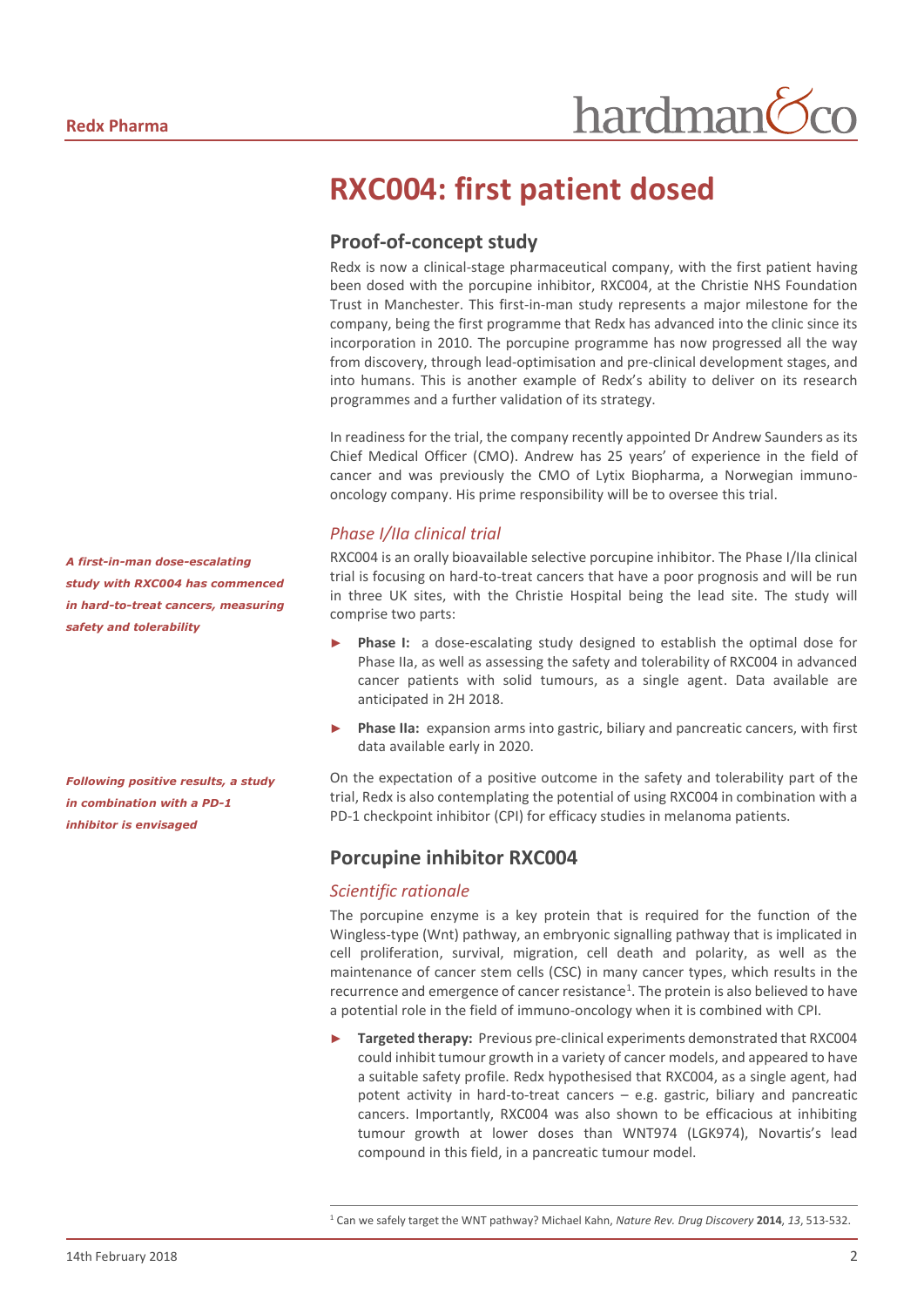

*Source: Redx Pharma*

Immuno-oncology: In addition to its anti-tumour effect, RXC004 has provided evidence of an immune system stimulation. Concomitant administration with a PD-1 CPI has a beneficial immune system effect with the down regulation of regulatory T-cells which are responsible for fooling the immune system and hiding tumour cells, and up-regulation of the ratio of cytotoxic T-cells to regulatory T-cells improving the immune response against foreign antigens. By using combination therapy, the aim is to potentiate the effect of a PD-1 CPI and increase its response rate, as demonstrated in the following *in vivo* syngeneic CT26 colorectal cancer model.



The dual anti-cancer and immune response effects provide RXC004 with an attractive profile, targeting specifically the immunosuppressive microenvironment usually seen in tumours.

#### **Conclusion**

The porcupine protein has generated substantial external interest, given the better understanding of the Wnt pathway. Novartis is considered to be in the lead with WNT974 (LGK974) in on-going Phase I/II trials for a range of solid malignancies in combination with a PD-1 CPI. Initial clinical findings (pharmacokinetic, safety and tolerability) with WNT974 have been published, but no efficacy data have been disclosed to date. Given its improved efficacy and pharmacokinetic (PK) profile in pre-clinical studies, Redx believes that RXC004 could potentially result in a best-inclass drug.

*Dual anti-cancerous and immune response effects provide RXC004 with an attractive profile*